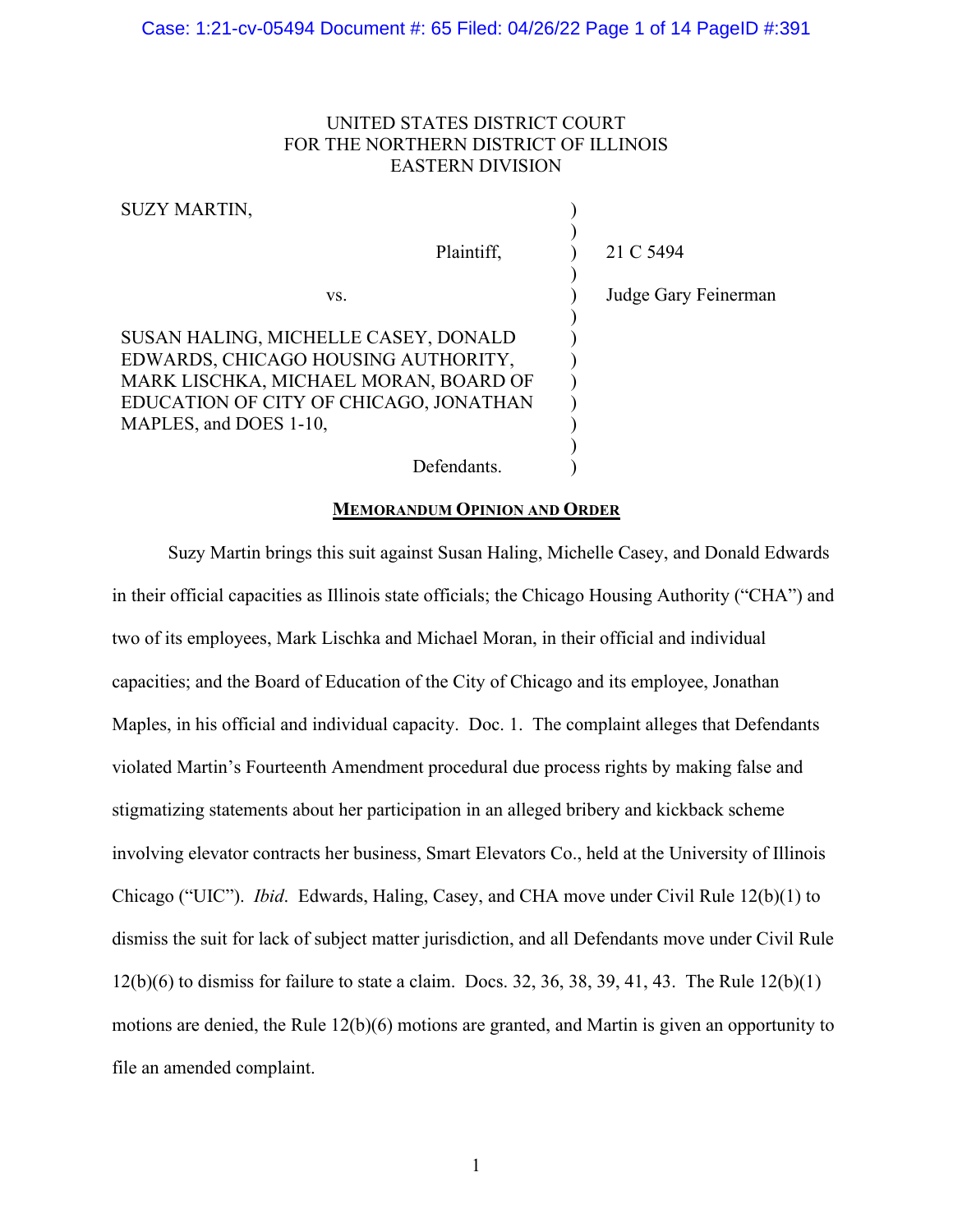### **Background**

In resolving a Rule 12(b)(1) motion asserting a facial challenge to subject matter jurisdiction, as in resolving a Rule  $12(b)(6)$  motion, the court assumes the truth of the operative complaint's well-pleaded factual allegations, but not its legal conclusions. *See Zahn v. N. Am. Power & Gas, LLC*, 815 F.3d 1082, 1087 (7th Cir. 2016) (Rule 12(b)(6)); *Silha v. ACT, Inc.*, 807 F.3d 169, 173 (7th Cir. 2015) (Rule 12(b)(1)). The court must also consider "documents attached to the complaint, documents that are critical to the complaint and referred to in it, and information that is subject to proper judicial notice," along with additional facts set forth in Martin's brief opposing dismissal, so long as those additional facts "are consistent with the pleadings." *Phillips v. Prudential Ins. Co. of Am.*, 714 F.3d 1017, 1020 (7th Cir. 2013) (internal quotation marks omitted). The facts are set forth as favorably to Martin as those materials allow. *See Domanus v. Locke Lord, LLP*, 847 F.3d 469, 478-79 (7th Cir. 2017). In setting forth the facts at this stage, the court does not vouch for their "objective truth." *Goldberg v. United States*, 881 F.3d 529, 531 (7th Cir. 2018).

### **A. OEIG Investigation and Report**

Martin is the owner and president of Smart Elevators, an elevator servicing and repair company operating in the Chicago area. Doc. 1 at ¶ 10. In October 2010, Smart Elevators began providing elevator and escalator services to UIC. *Id*. at ¶ 27. Smart Elevators's work at UIC increased in 2011 and 2012 and remained steady through 2016. *Id*. at ¶¶ 28-31.

On October 16, 2015, the Office of the Executive Inspector General for the Agencies of the Illinois Governor ("OEIG") received a whistleblower complaint alleging that Martin and Smart Elevators participated in a bribery and kickback scheme in which James Hernandez, a UIC employee in charge of its elevator payment and procurement systems, improperly directed work to Smart Elevators and paid it for services that it did not provide. *Id*. at ¶¶ 2, 34-37. The OEIG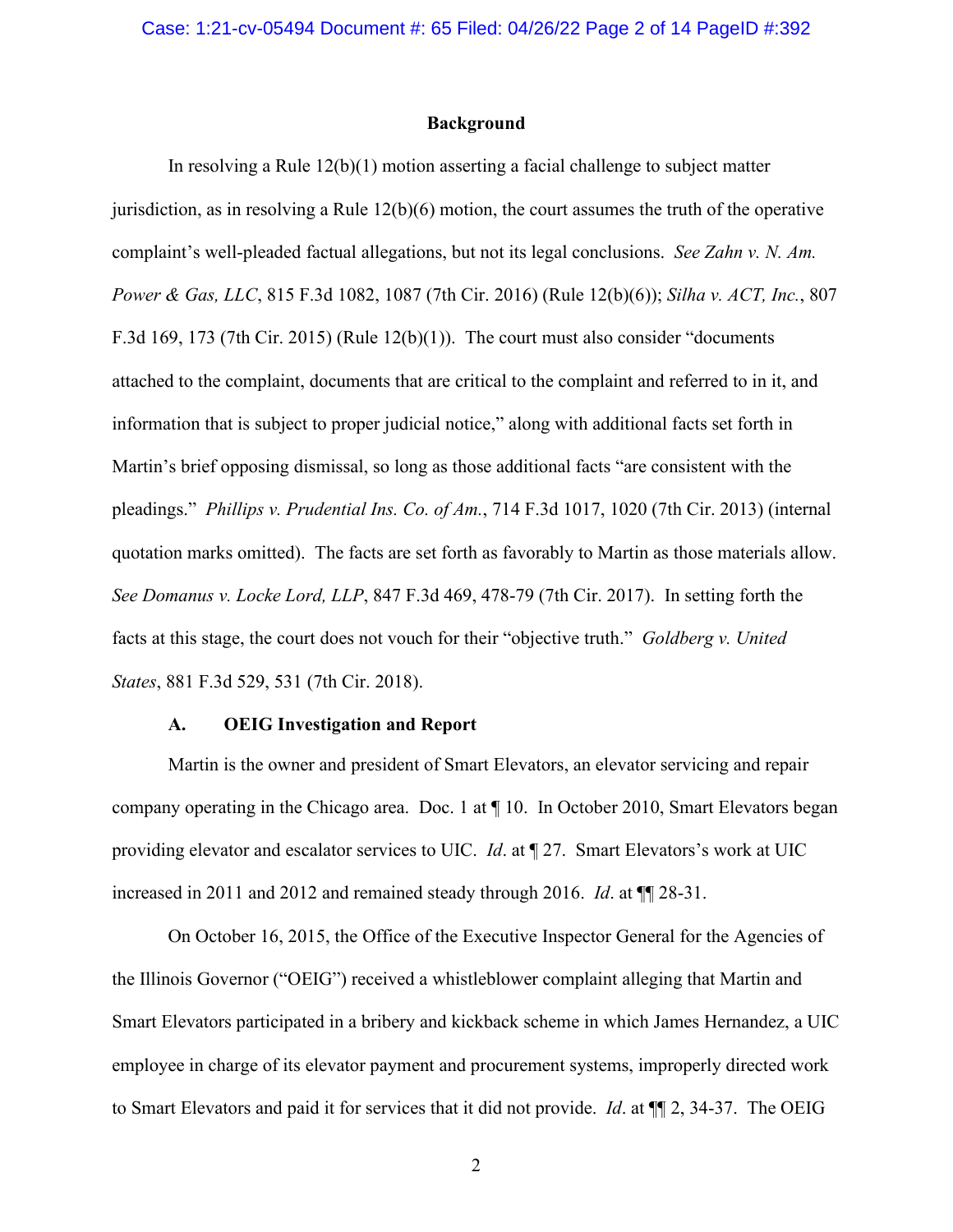### Case: 1:21-cv-05494 Document #: 65 Filed: 04/26/22 Page 3 of 14 PageID #:393

opened an investigation and interviewed Martin on February 1, 2016. *Id*. at ¶¶ 35, 40. During its investigation, the OEIG discovered that Martin had written a series of checks to Hernandez's daughter from March 2013 through August 2015, which the OEIG suspected were bribes. *Id*. at ¶ 41. On March 4, 2016, UIC told Smart Elevators that it could no longer provide elevator services to UIC, *id*. at ¶ 44, and on March 17, Hernandez resigned from UIC, *id*. at ¶ 43.

On May 26, the OEIG referred its uncompleted investigation to the United States Attorney's Office for the Northern District of Illinois. *Id*. at ¶ 45. The U.S. Attorney's Office asked the OEIG to suspend its investigation, which it did. *Id*. at ¶¶ 46-47. The OEIG later learned that Smart Elevators had submitted a bid on a contract to provide elevator repair services to UIC. *Id*. at ¶ 47. The OEIG decided to issue a report "at th[at] time in order for UIC to be able to make an informed decision in its procurement process regarding Smart Elevators, rather than waiting until the U.S. Attorney's Office ha[d] concluded its case." *Ibid*.

On April 3, 2017, the OEIG and the Illinois Executive Ethics Commission ("EEC")—the governmental body that publishes OEIG reports—issued a non-public report finding that Martin and Hernandez "operated a kickback scheme in which Ms. Martin paid Mr. Hernandez at least \$83,530 in kickbacks, and likely as much as \$199,430," and violated the gift ban provision of the State Officials and Employees Ethics Act. *Id*. at ¶ 48. The report recommended that UIC "terminate any existing contracts and work orders with Smart Elevators, and bar Smart Elevators, or any other business operated by Suzy Martin, from future UIC contracts or work." *Id*. at ¶ 49.

# **B. UIC "Shadow Debarment"**

On April 24, 2017, UIC's Executive Director of University Ethics and Compliance stated that UIC would defer action on the OEIG report's recommendations until the U.S. Attorney's Office concluded its investigation. *Id*. at ¶ 56. According to Martin, UIC in fact decided to bar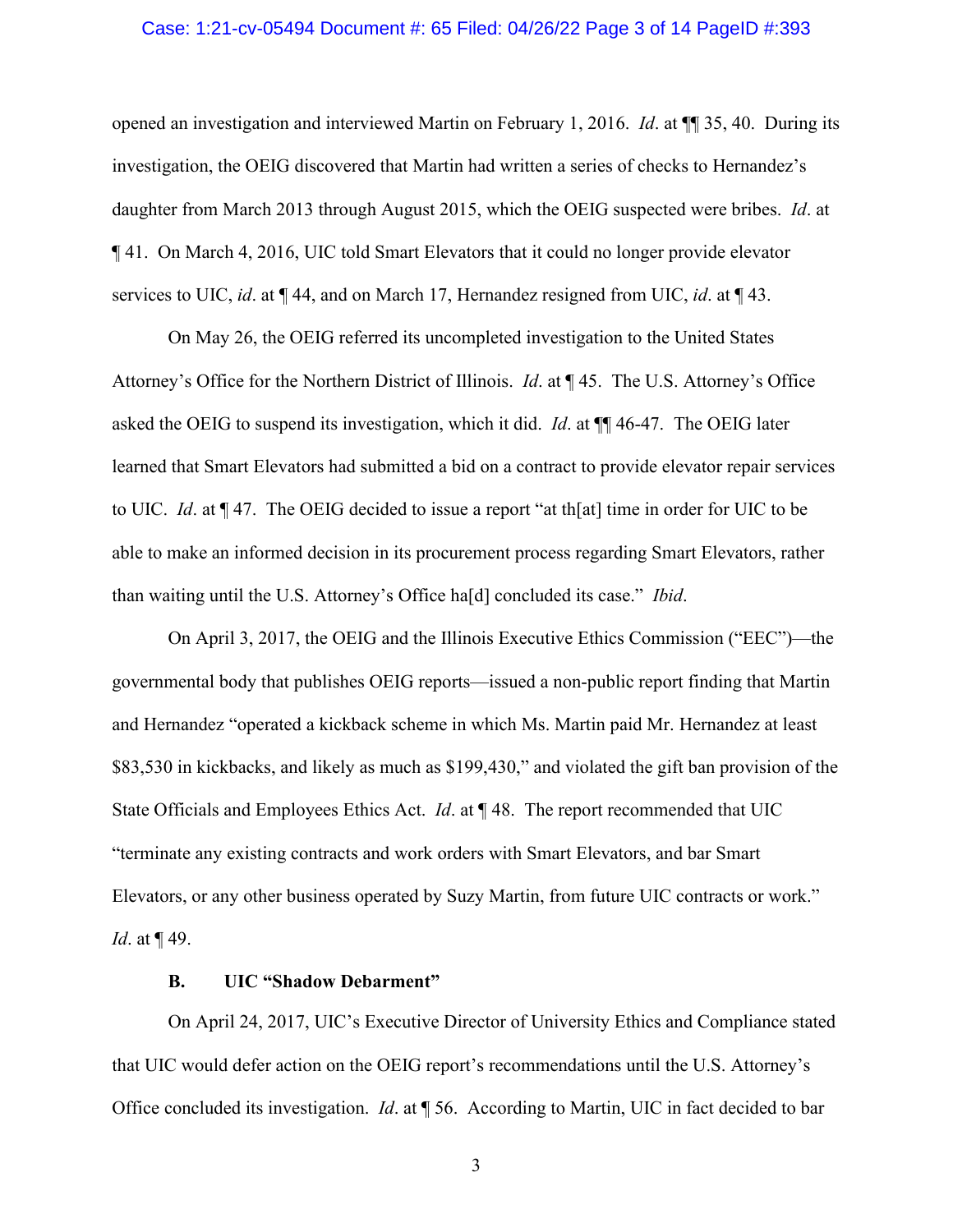### Case: 1:21-cv-05494 Document #: 65 Filed: 04/26/22 Page 4 of 14 PageID #:394

her and Smart Elevators from any UIC work based on the OEIG report, thereby imposing a "shadow debarment." *Id*. at ¶ 67.

On May 2, 2018, the U.S. Attorney's Office issued a press release announcing federal bribery charges against Martin and Hernandez. *Id*. at ¶ 58. Eight months later, the EEC publicly released the OEIG report, and on January 3, Hernandez pleaded guilty to the federal charges. *Id*. at ¶¶ 59-60. On January 15, the OEIG released a public newsletter setting forth information about the OEIG report. *Id*. at ¶ 62.

On February 22, 2019, after a four-day jury trial, Martin was found not guilty of all charges. *Id*. at ¶ 64. The OEIG and the EEC have nonetheless refused to withdraw the OEIG report, on which UIC continues to rely to bar Martin and Smart Elevators from any UIC work. *Id.* at  $\P$  65, 67. In October 2020, Martin wrote to the President of UIC to ask that he "make an independent assessment of her relationship with UIC in order to clear her name," but she never received a response. *Id*. at ¶ 68. In January 2021, UIC employees told a contractor that it would not be awarded any work at UIC if it used Smart Elevators as a subcontractor. *Id*. at ¶ 69.

#### **C. CHA Debarment**

In April 2019, a CHA contractor hired Smart Elevators as a subcontractor. *Id*. at ¶ 72. That month, the CHA Office of the Inspector General ("CHA OIG") learned of the OEIG report. *Id.* at ¶ 73. On April 17, CHA OIG Investigator Mark Lischka contacted UIC's Executive Director of University Ethics and Compliance, who told him that, while UIC had not officially debarred Martin and Smart Elevators, it was not awarding Smart Elevators any contracts in light of the OIEG investigation and the federal criminal charges. *Id*. at ¶¶ 74-75. The CHA OIG concluded that there was "strong and sufficient evidence" that Martin and Smart Elevators had operated a kickback scheme with Hernandez, and recommended that Martin and Smart Elevators be debarred from doing any business with CHA for three years. *Id*. at ¶ 76.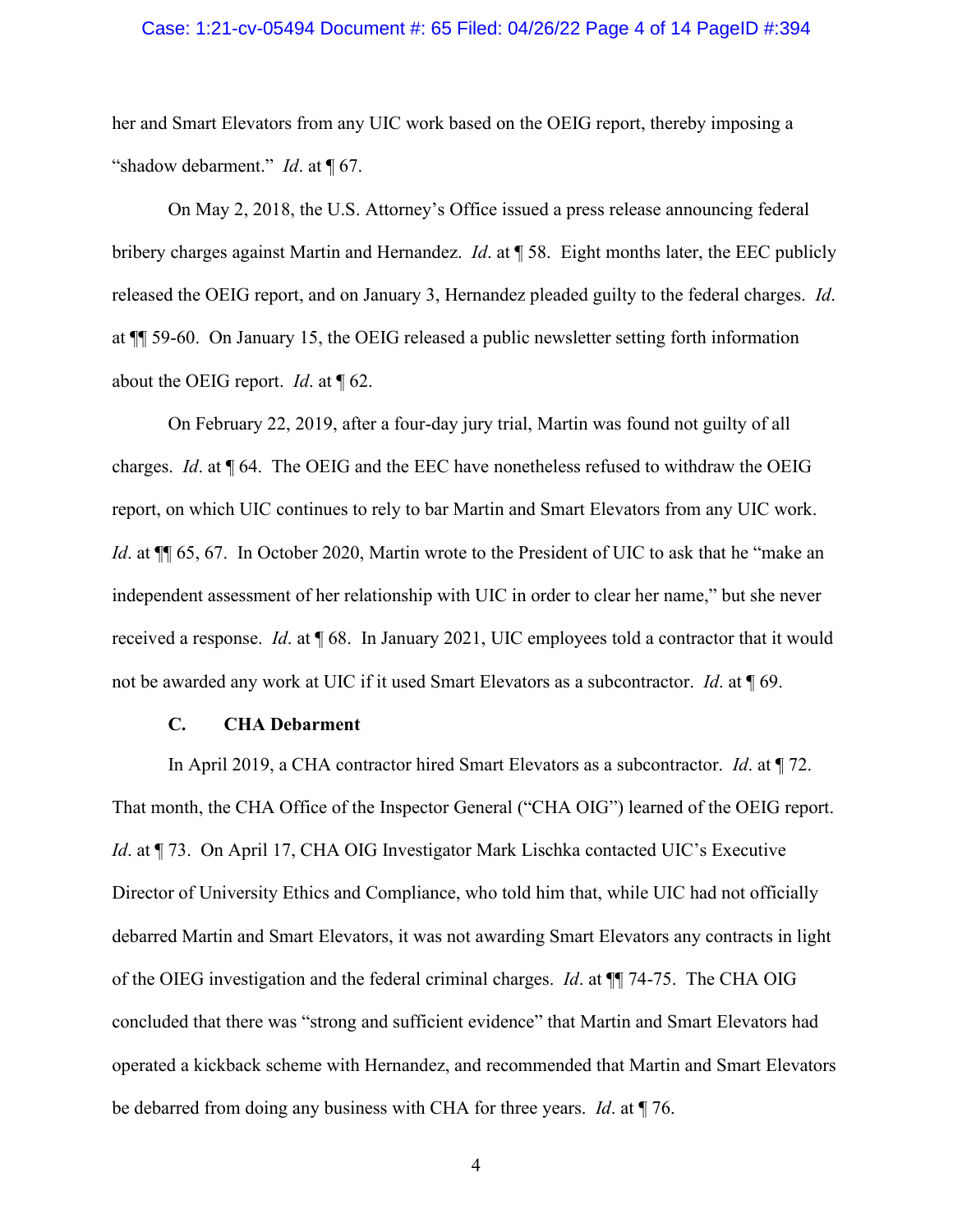### Case: 1:21-cv-05494 Document #: 65 Filed: 04/26/22 Page 5 of 14 PageID #:395

On October 16, Michael Moran, CHA's Chief Financial Officer and Acting Chief Procurement Officer, sent Martin a letter stating that CHA had determined—based on Hernandez's plea agreement, the OEIG's investigation, and the CHA OIG's investigation—that she and Smart Elevators were "non-responsible, and therefore, ineligible to enter into new contracts to perform services at CHA and CHA-related properties." *Id*. at ¶ 79. As a result, Smart Elevators's contracts with CHA were cancelled, and Martin and Smart Elevators remain ineligible to provide work to CHA. *Id*. at ¶ 81. In November 2020, Martin wrote to CHA's Chair of the Board of Commissioners asking that she clear Martin's name and reject the OEIG report's findings, but Martin never received a response. *Id*. at ¶ 80.

## **D. CPS Debarment**

Smart Elevators began working as a subcontractor for Chicago Public Schools ("CPS") in 2017. *Id*. at ¶ 82. On January 22, 2020, Martin met with Jonathan Maples, the Chief Procurement Officer for the Chicago Board of Education, to discuss the allegations in the OEIG report. *Id*. at ¶ 86. On February 23, 2021, Maples issued a Notice of Proposed Debarment and Interim Restraints to Martin and Smart Elevators. *Id*. at ¶ 87. Citing the OEIG report and the transcripts from Martin's trial, the notice informed Martin and Smart Elevators that they were immediately suspended from performing under any existing Board contract; proposed that the Board's Chief Operating Officer impose interim constraints on Martin and Smart Elevators to make them ineligible to obtain any new Board business; and recommended that the Board's Chief Operating Officer seek Board approval to fully and permanently debar Martin and Smart Elevators. *Id*. at ¶¶ 88-89, 91. In her response to the notice, Martin denied any wrongdoing and requested a hearing before the Board, but no hearing was held. *Id*. at ¶ 92. Martin and Smart Elevators are currently ineligible to provide work to CPS. *Id*. at ¶ 93.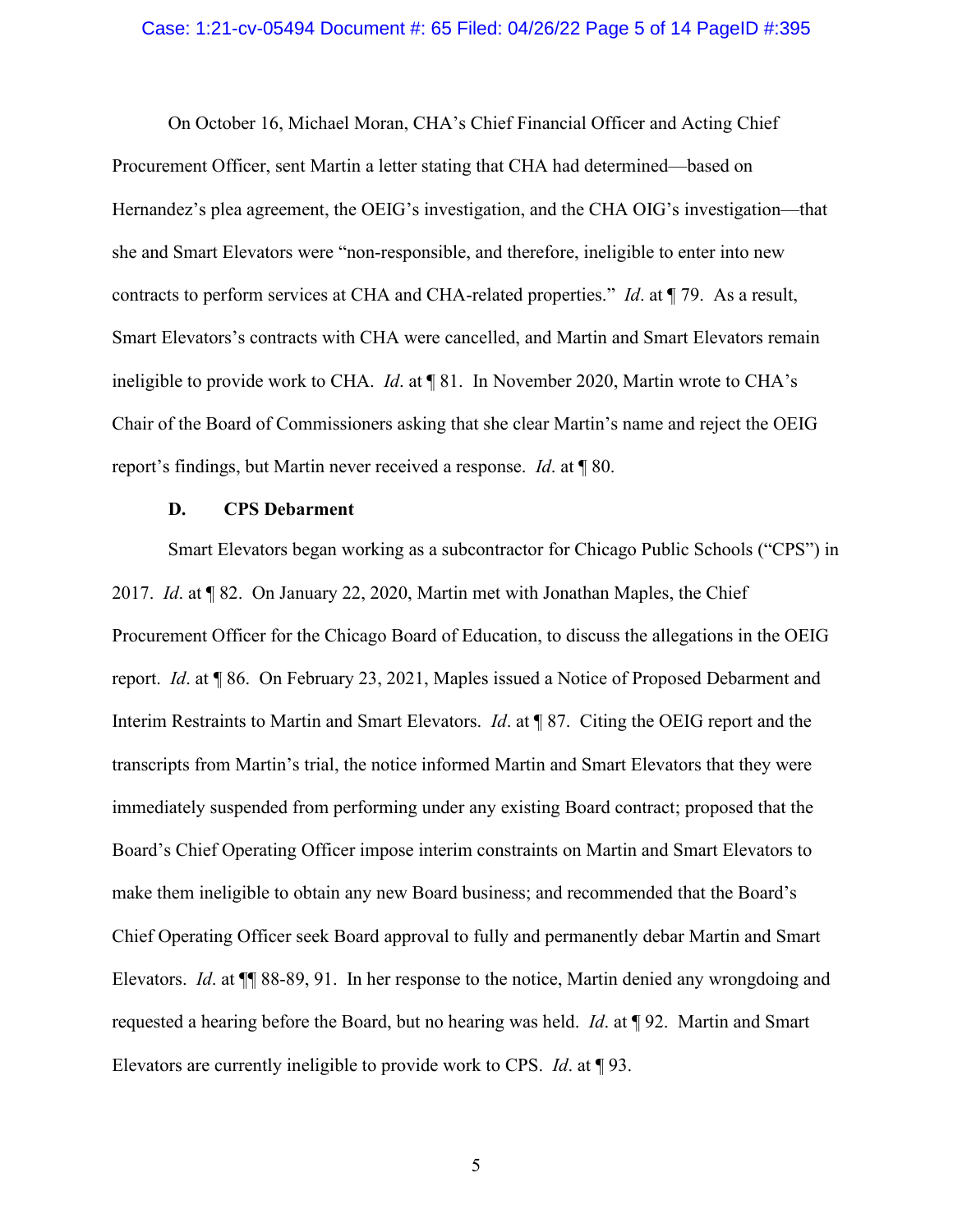# **E. Smart Elevators's Other Contracts**

On March 6, 2019, just over a week after Martin's acquittal, the United States Department of the Navy terminated its suspension of Martin and Smart Elevators from performing work for the Navy. *Id*. at ¶ 71. In 2021, the United States Department of Justice awarded Smart Elevators a contract to perform elevator renovation services at the Metropolitan Correctional Center in Chicago. *Id*. at ¶ 70. In addition to its contracts with the federal government, Smart Elevators has contracts with private entities and various state agencies. *Id*. at  $\P$  25.

# **Discussion**

# **I. Rule 12(b)(1)**

Several defendants challenge the court's subject matter jurisdiction over Martin's claims, but those challenges have no merit.

# **A. Article III Standing**

Edwards and CHA argue that Martin, who brings this suit in her personal capacity, lacks Article III standing because she seeks relief on behalf of only Smart Elevators. Doc. 33 at 10-11; Doc. 42 at 9. The "irreducible constitutional minimum of standing consists of three elements. The plaintiff must have (1) suffered an injury in fact, (2) that is fairly traceable to the challenged conduct of the defendant, and (3) that is likely to be redressed by a favorable judicial decision." *Spokeo, Inc. v. Robins*, 578 U.S. 330, 338 (2016) (citation and internal quotation marks omitted). Edwards and CHA challenge only the third element, redressability. Doc. 33 at 10-11; Doc. 42 at 9. "Redressability 'examines the causal connection between the alleged injury and the judicial relief requested.'" *Lac Du Flambeau Band of Lake Superior Chippewa Indians v. Norton*, 422 F.3d 490, 501 (7th Cir. 2005) (quoting *Allen v. Wright*, 468 U.S. 737, 753 n.19 (1984)). "On a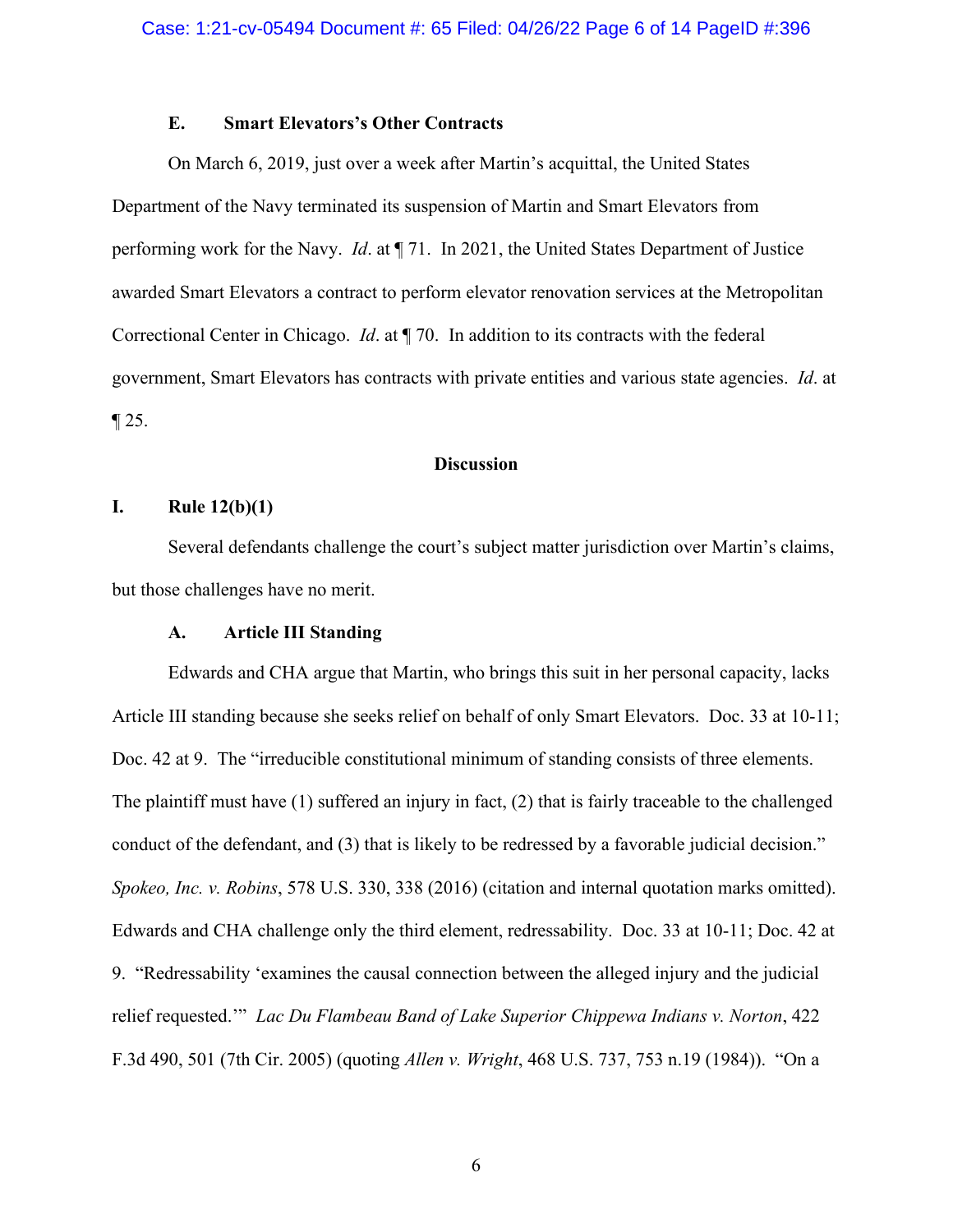### Case: 1:21-cv-05494 Document #: 65 Filed: 04/26/22 Page 7 of 14 PageID #:397

motion to dismiss, a plaintiff need only plead that there is a substantial likelihood that the relief requested will redress the injury claimed." *Ibid*. (internal quotation marks omitted).

Edwards and CHA's argument fails because Martin seeks relief on her own behalf. Specifically, Martin alleges that UIC, CHA, and CPS imposed debarments that extended to both Smart Elevators and "any other business operated by Suzy Martin," Doc. 1 at ¶¶ 49, 67, 76, 79, 88-89, and she asks that the debarments "against Smart Elevators *and Martin*" be enjoined, *id*. at ¶¶ 116, 128, 141 (emphasis added). Because there is a substantial likelihood that Martin's alleged injury—disqualification from operating a business that can compete for contracts at UIC, CHA, and CPS—would be remedied by an injunction lifting the debarments against her, she satisfies Article III's redressability requirement. *See Spokeo*, 578 U.S. at 338; *Lac Du Flambeau*, 422 F.3d at 501.

## **B. Eleventh Amendment**

Edwards, Haling, and Casey argue that Martin's claims are barred by the Eleventh Amendment. Doc. 33 at 5-6; Doc. 40 at 7-9; Doc. 44 at 5-7. The Eleventh Amendment "bars actions in federal court against a state, state agencies, or state officials acting in their official capacities." *Ind. Prot. & Advocacy Servs. v. Ind. Family & Soc. Servs. Admin*., 603 F.3d 365, 370 (7th Cir. 2010). Interpreting the Eleventh Amendment, the Supreme Court held in *Ex parte Young*, 209 U.S. 123 (1908), that injunctive relief—but not monetary damages for past harms is available in federal court against state officials sued in their official capacities. *See id*. at 159- 60; *Driftless Area Land Conservancy v. Valcq*, 16 F.4th 508, 521 (7th Cir. 2021) (explaining that "*Ex parte Young* … applies only when a plaintiff seeks prospective relief against an ongoing violation of federal law," and that, while "[i]njunctive relief is prospective relief …[,] monetary damages to remedy past harms" is not) (citing *Idaho v. Coeur d'Alene Tribe of Idaho*, 521 U.S. 261, 281 (1997)); *McDonough Assocs., Inc. v. Grunloh*, 722 F.3d 1043, 1050-51 (7th Cir. 2013)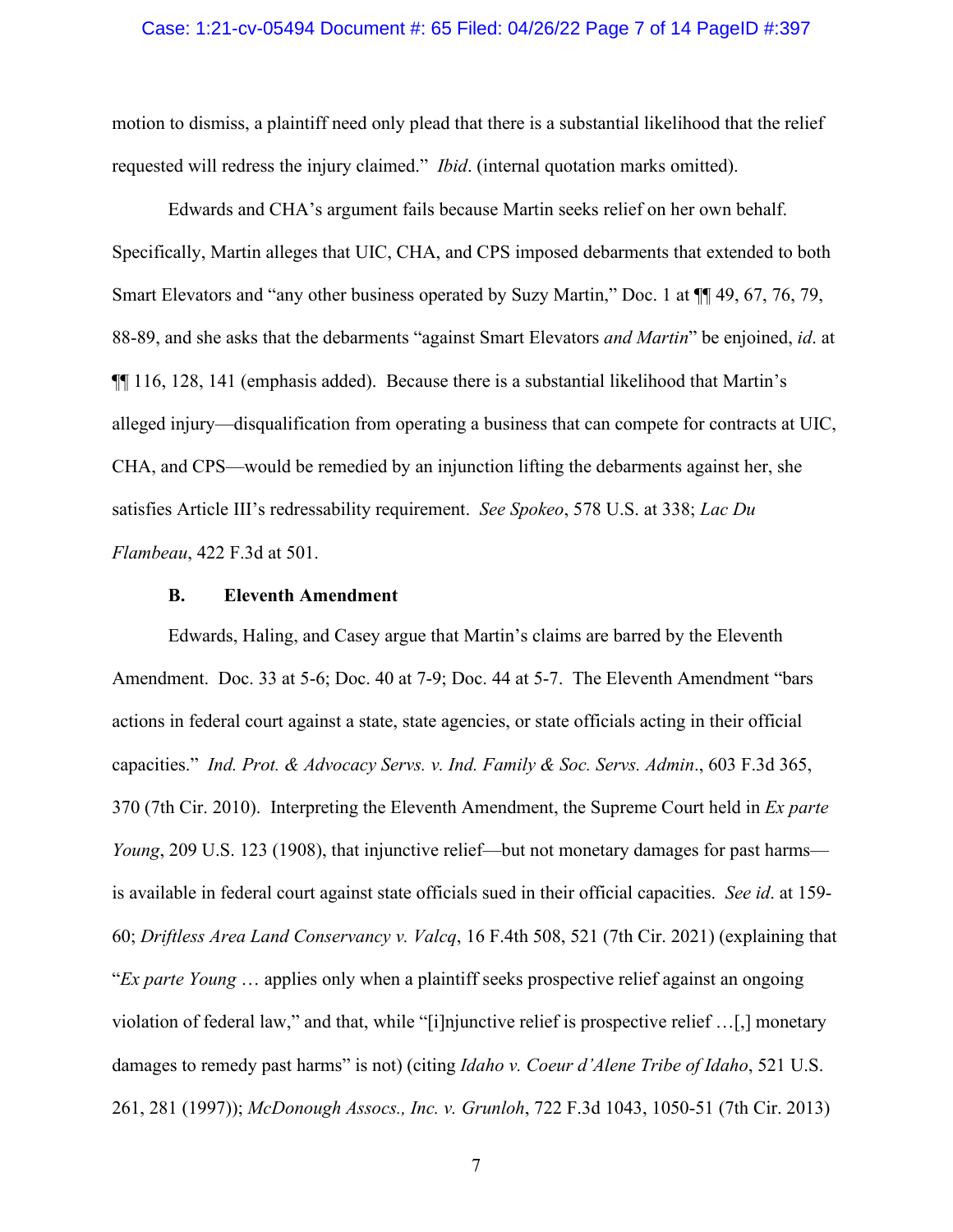### Case: 1:21-cv-05494 Document #: 65 Filed: 04/26/22 Page 8 of 14 PageID #:398

(observing that a federal court cannot "direct a state to make payments … to remedy a past injury to a private party").

Edwards, the Chairman of UIC's Board of Trustees, argues that Martin's request for an injunction enjoining him from "enforcing any debarment" against and "canceling any existing contracts" with her and Smart Elevators, Doc. 1 at ¶ 116, "is really a claim for money damages in violation of [UIC's] Eleventh Amendment sovereign immunity," Doc. 33 at 5. According to Edwards, while the relief sought by Martin is "technically in the nature of a mandatory injunction to ... accept<sup>[]</sup> and evaluat<sup>[e]</sup> [her] company's bids, the primary relief [she] seeks is the payment of money from the state." *Id*. at 9. That argument is wrong. The complaint focuses on Martin's inability to compete for bids, and her requested relief correspondingly seeks to remove that barrier by allowing her bids to be "accept[ed] and "evaluat[ed]." Doc. 1 at  $\P$  116. The complaint does not request an injunction compelling any defendant to contract with Martin or to pay her. As she seeks only prospective injunctive relief, rather than "monetary damages to remedy past harms," Martin's injunctive relief claim against Edwards in his official capacity can proceed under *Ex parte Young*. *See Driftless Area*, 16 F.4th at 521.

Next, Edwards and Casey, the EEC's Executive Director, argue that Martin "impermissibly asks this Court to direct [] Illinois state entit[ies] on how to comply with Illinois law." Doc. 33 at 5; Doc. 44 at 5-7. Under *Pennhurst State School & Hospital v. Halderman*, 465 U.S. 89 (1984), the Eleventh Amendment precludes federal courts from exercising jurisdiction to grant either "prospective or retroactive" relief "when a plaintiff alleges that a state official has violated *state* law." *Id*. at 106; *see also James v. Madigan*, 373 F. App'x 619, 621 (7th Cir. 2010) ("Although *Ex parte Young* permits prospective relief against a state official to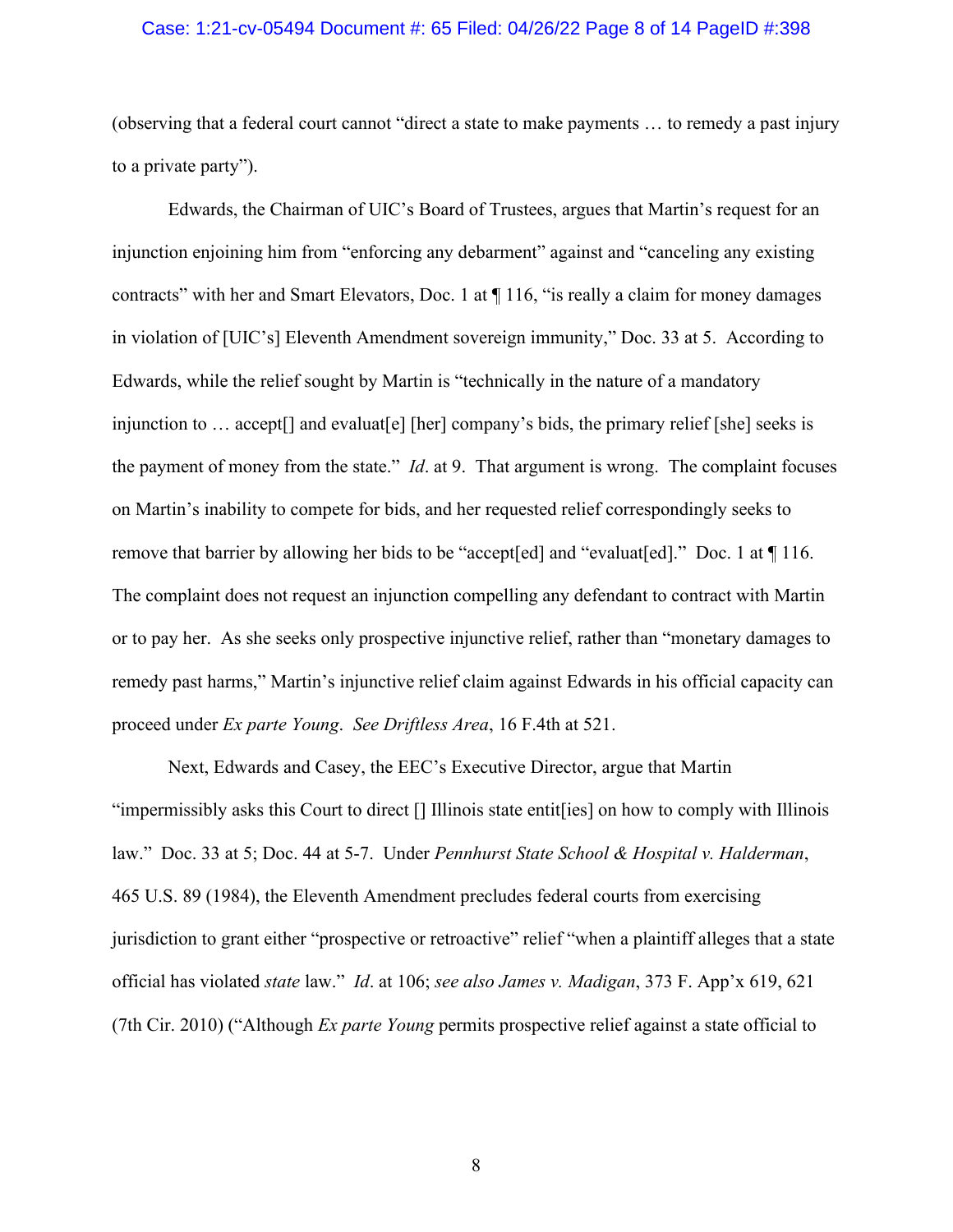### Case: 1:21-cv-05494 Document #: 65 Filed: 04/26/22 Page 9 of 14 PageID #:399

ensure future compliance with federal law, this approach does not apply to claims under state law."). But Martin does not seek such relief.

True enough, Martin alleges that the EEC's decision to issue the OEIG report before the OEIG's investigation was complete, and without the report's conclusions being supported by "reasonable cause," was "improper and contrary to state law." Doc. 1 at ¶¶ 52-53. But those allegations are made as part of Martin's claim that the EEC's decision to issue the OEIG report deprived her of her federal due process right to "continue to work and contract" with UIC, CHA, and CPS. *Id*. at ¶ 103. It follows that Martin's claims against the EEC do not impermissibly ask the court to direct it to comply with Illinois law. *See Trump v. Wis. Elec. Comm'n*, 983 F.3d 919, 925 (7th Cir. 2020) (holding that federal courts can, consistent with the Eleventh Amendment, "decide whether [state officials'] interpretation of state law violated a provision of the federal Constitution," and observing that a complaint that is "anchor[ed] in alleged violations of state law" can still "present[] a federal question"); *Bennett v. Tucker*, 827 F.2d 63, 71 n.3 (7th Cir. 1987) (holding that *Pennhurst* "is no bar to the federal courts adjudicating" a suit in which "the plaintiffs do not ground their claim on the defendant's alleged failure to comply with state law [and instead] allege that the defendant has refused to comply with the dictates of the Due Process Clause," and explaining that "existing state procedures may be relevant in determining the dictates of due process").

As for Edwards, Martin alleges that UIC's informal decision to debar her deprived her of "an opportunity to rebut or appeal a[] formal decision by UIC," thereby impinging on her "existing liberty rights [under the Fourteenth Amendment] to continue to work and contract with UIC." Doc. 1 at  $\P$  110, 114, 116. Edwards notes that Illinois statutes and regulations govern vendor debarment procedures for state agencies. Doc. 33 at 9; *see* 30 ILCS § 500/1-1 *et seq.*; 44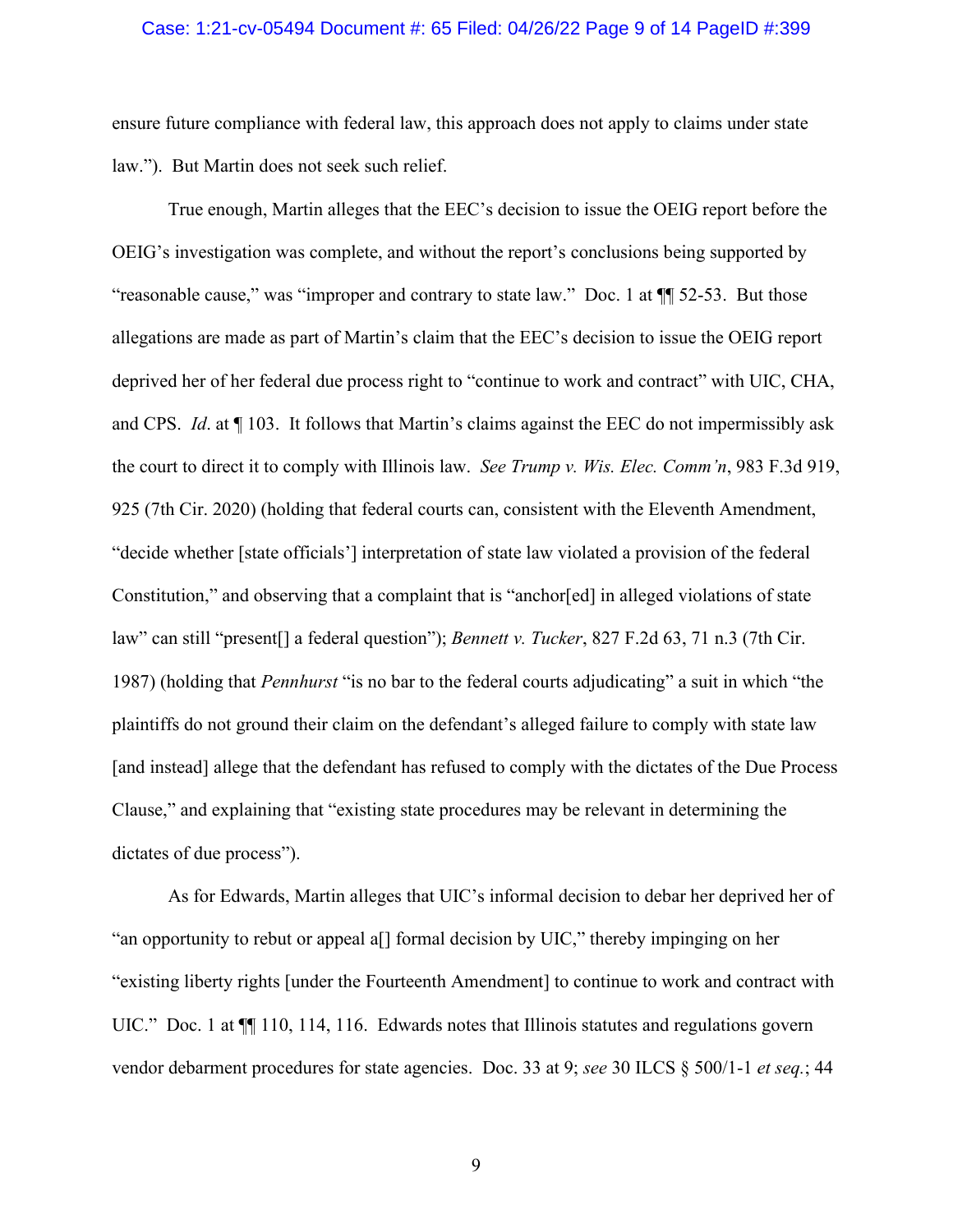### Case: 1:21-cv-05494 Document #: 65 Filed: 04/26/22 Page 10 of 14 PageID #:400

Ill. Adm. Code § 4.2005 *et seq*. But Martin alleges that UIC's "shadow debarment" process violated her federal due process rights, not Illinois's debarment procedures. Doc. 1 at ¶¶ 110-116. Accordingly, Martin's claims against Edwards do not impermissibly ask the court to direct UIC to comply with Illinois law. *See Bennett*, 827 F.2d at 71 n.3.

Last, Haling, the OEIG's Executive Inspector, argues that she cannot be sued under *Ex parte Young* because the OEIG was "not responsible" for publishing the OEIG report. Doc. 40 at 7-9. *Ex parte Young* applies only to state officials with the authority to perform the challenged state action. *See Young*, 209 U.S. at 157 ("In making an officer of the state a party defendant in a suit to enjoin the enforcement of an act alleged to be unconstitutional, it is plain that such officer must have some connection with the enforcement of the act."); *Sherman v. Cmty. Consol. Sch. Dist. 21 of Wheeling Twp*., 980 F.2d 437, 441 (7th Cir. 1992) (holding that *Ex parte Young* did not "support[] a suit against the Attorney General, who has never threatened the [plaintiffs] with prosecution and as far as we can tell has no authority to do so").

To support her view that she is not properly subject to suit under *Ex parte Young*, Haling cites the complaint's allegation that, "[i]n January 2019, … the EEC publicly released the OEIG Report." Doc. 1 at ¶ 59. Elsewhere in the complaint, however, Martin alleges that both the EEC and the OEIG *issued* the OEIG report. *Id*. at ¶ 48 ("On April 3, 2017 … the EEC and OEIG issued a report (the 'OEIG Report') … ."); *id*. at ¶ 52 ("The EEC and OEIG decision to issue the OEIG Report … ."). And the complaint alleges that the report's April 2017 issuance, undertaken by the EEC and the OEIG, violated her federal due process rights by causing UIC to refuse to do business with her. *Id*. at ¶¶ 66-67. Thus, even though Martin alleges that the OEIG was involved only in issuing the report, not in publicly releasing it, the OEIG was still responsible for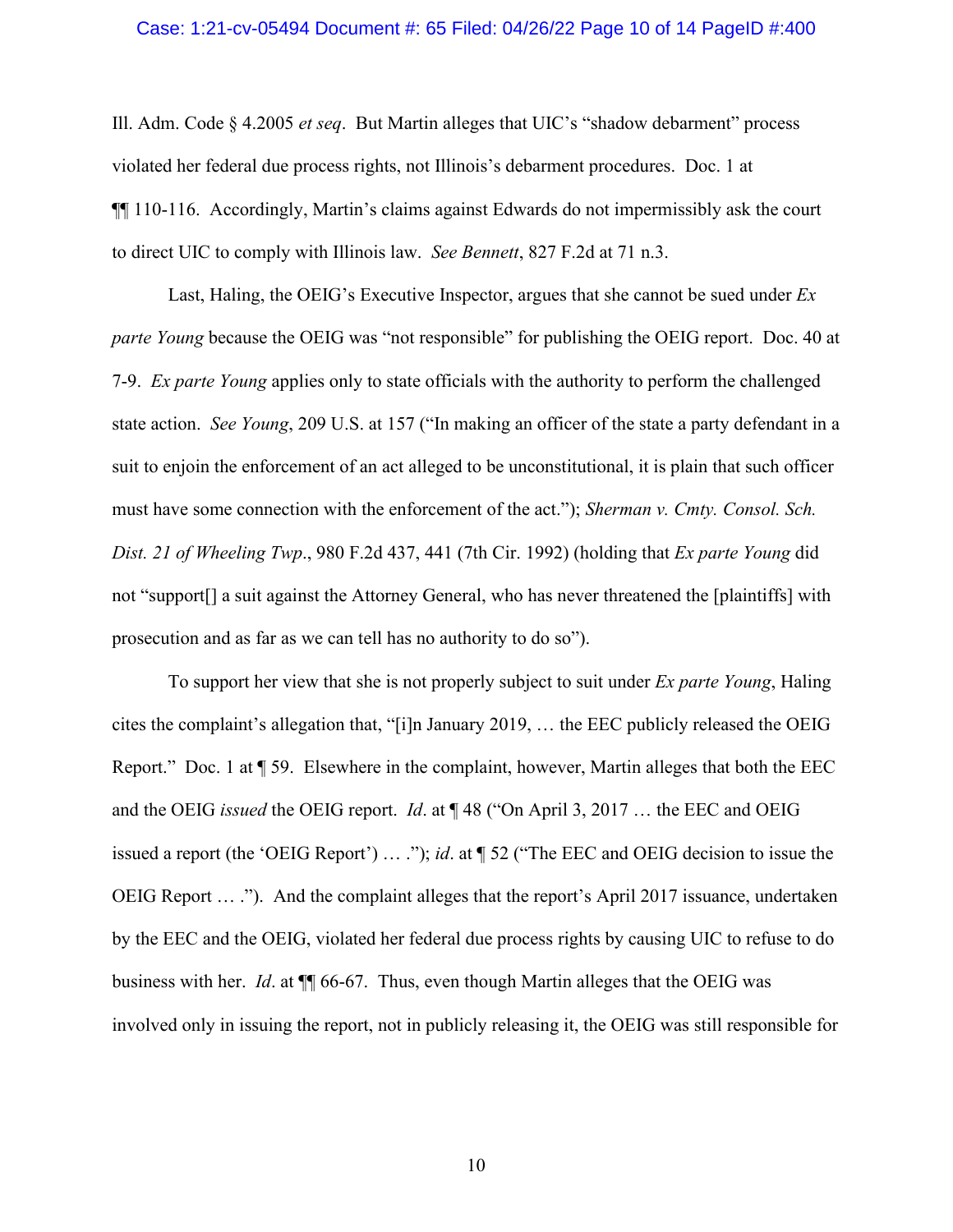### Case: 1:21-cv-05494 Document #: 65 Filed: 04/26/22 Page 11 of 14 PageID #:401

some of the state action of which she complains. Martin's injunctive relief claim against Haling therefore is permitted under *Ex parte Young*.

## **II. Rule 12(b)(6)**

Martin brings only federal claims, and those claims allege violations of her Fourteenth Amendment procedural due process rights—specifically, that Defendants deprived her of her "protected liberty interests in her continuing right to contract and work with UIC, CHA and CPS." *Id*. at ¶¶ 101-103, 112-114, 124-126, 137-139. "A procedural due process claim requires a two-fold analysis. First, [the court] must determine whether the plaintiff was deprived of a protected interest; second, [the court] must determine what process is due." *Leavell v. Ill. Dep't of Natural Res*., 600 F.3d 798, 804 (7th Cir. 2010). Focusing on the first element, Defendants argue that Martin's admission that Smart Elevators has other contracts defeats her submission that she has a protected liberty interest in contracting with UIC, CHA, and CPS. Doc. 38 at 10- 11; Doc. 40 at 10-13; Doc. 42 at 10-13; Doc. 44 at 12-13.

Among the liberty interests protected by the Due Process Clause is an individual's right "to engage in any of the common occupations of life." *Bd. of Regents of State Colls. v. Roth*, 408 U.S. 564, 572 (1972). To state a due process claim for the deprivation of occupational liberty, a plaintiff "must [allege] that (1) [s]he was stigmatized by the defendant's conduct, (2) the stigmatizing information was publicly disclosed[,] and (3) [s]he suffered a tangible loss of other employment opportunities as a result of public disclosure." *Townsend v. Vallas*, 256 F.3d 661, 669-70 (7th Cir. 2001).

As to the third requirement, Seventh Circuit precedent holds that a plaintiff "suffer[s] a tangible loss of other employment opportunities" only when the defendant's stigmatizing conduct caused "the [plaintiff's] good name, reputation, honor or integrity [to] be called into question in a manner that makes it *virtually impossible* for the [plaintiff] to find new employment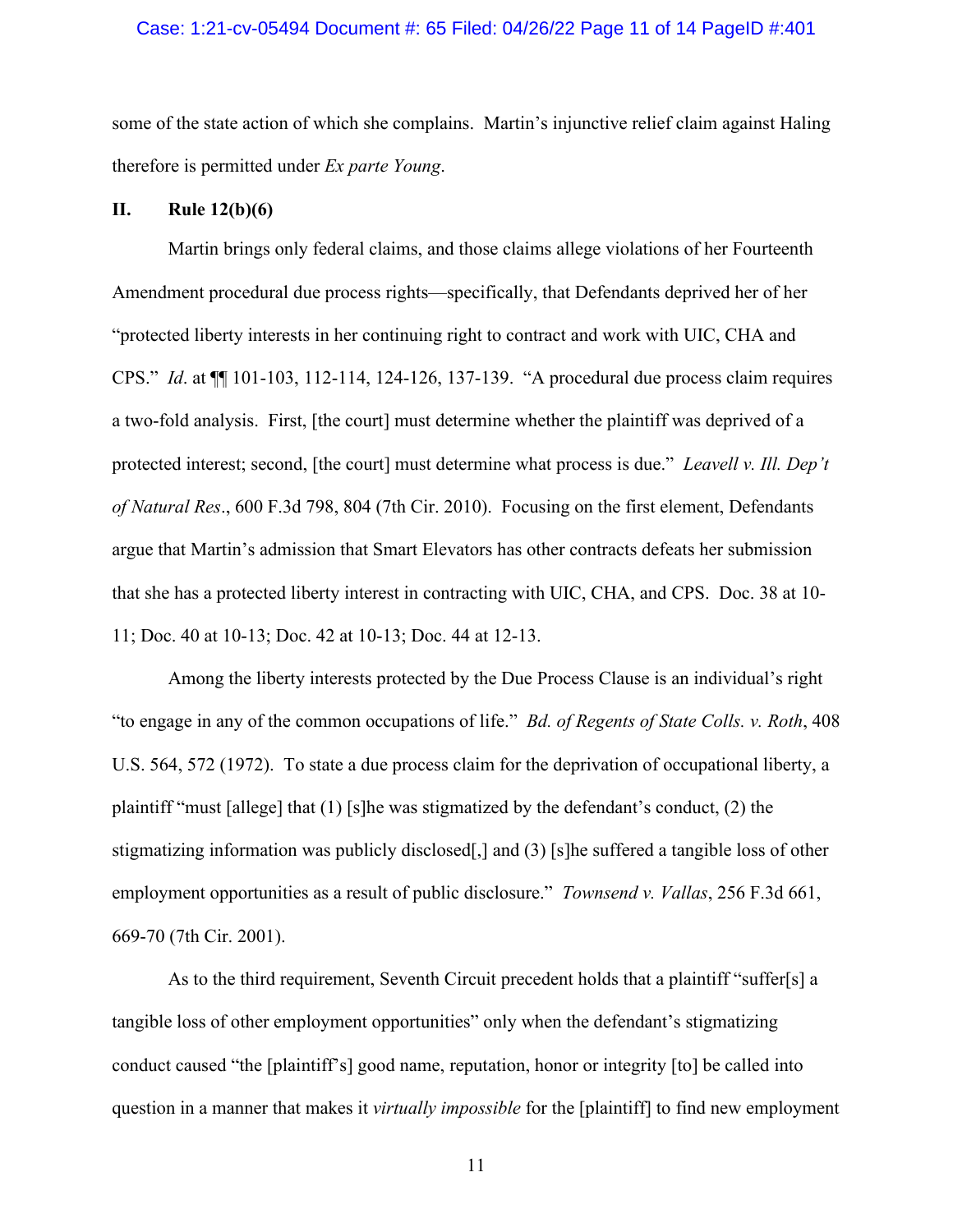### Case: 1:21-cv-05494 Document #: 65 Filed: 04/26/22 Page 12 of 14 PageID #:402

in his chosen field." *Ibid*. (emphasis added); *see also Doe v. Purdue Univ*., 928 F.3d 652, 661 (7th Cir. 2019) ("Liberty interests are impinged when someone's good name, reputation, honor or integrity are called into question in a manner that makes it virtually impossible for him to find new employment in his chosen field.") (internal quotation marks and alterations omitted); *RJB Props., Inc. v. Bd. of Educ. of Chicago*, 468 F.3d 1005, 1011 (7th Cir. 2006) (same). The "virtually impossible" standard excludes from the scope of an occupational liberty claim defamation that "merely result[s] in reduced economic returns and diminished prestige," *Munson v. Friske*, 754 F.2d 683, 693 (7th Cir. 1985), or that "even … causes serious impairment of one's future employment," *Khan v. Bland*, 630 F.3d 519, 534 (7th Cir. 2010) (internal quotation marks omitted). *See Santana v. Cook Cnty. Bd. of Rev*., 679 F.3d 614, 621 (7th Cir. 2012) ("Defamation by the government [] does not deprive a person of a liberty interest protected by the Fourteenth Amendment, *even when it causes serious impairment of one's future employment*.") (internal quotation marks omitted); *McMahon v. Kindlarski*, 512 F.3d 983, 988 (7th Cir. 2008) ("[I]t is well-established that mere defamation, while it may be the basis for a solid claim based on state law, does not deprive a person of liberty protected by the Fourteenth Amendment. This is true even when the defamation causes serious impairment of future employment opportunities.") (citation omitted); *Hojnacki v. Klein-Acosta*, 285 F.3d 544, 548 (7th Cir. 2002) ("[M]ere defamation by the government does not deprive a person of 'liberty' protected by the Fourteenth Amendment, even when it causes serious impairment of [one's] future employment.") (internal quotation marks omitted).

The complaint alleges that Smart Elevators currently has contracts with the Department of Justice, private entities, and state agencies, and that it is free to compete for contracts with the Department of the Navy. Doc. 1 at  $\P$  25, 70-71. At the hearing on Defendants' motions,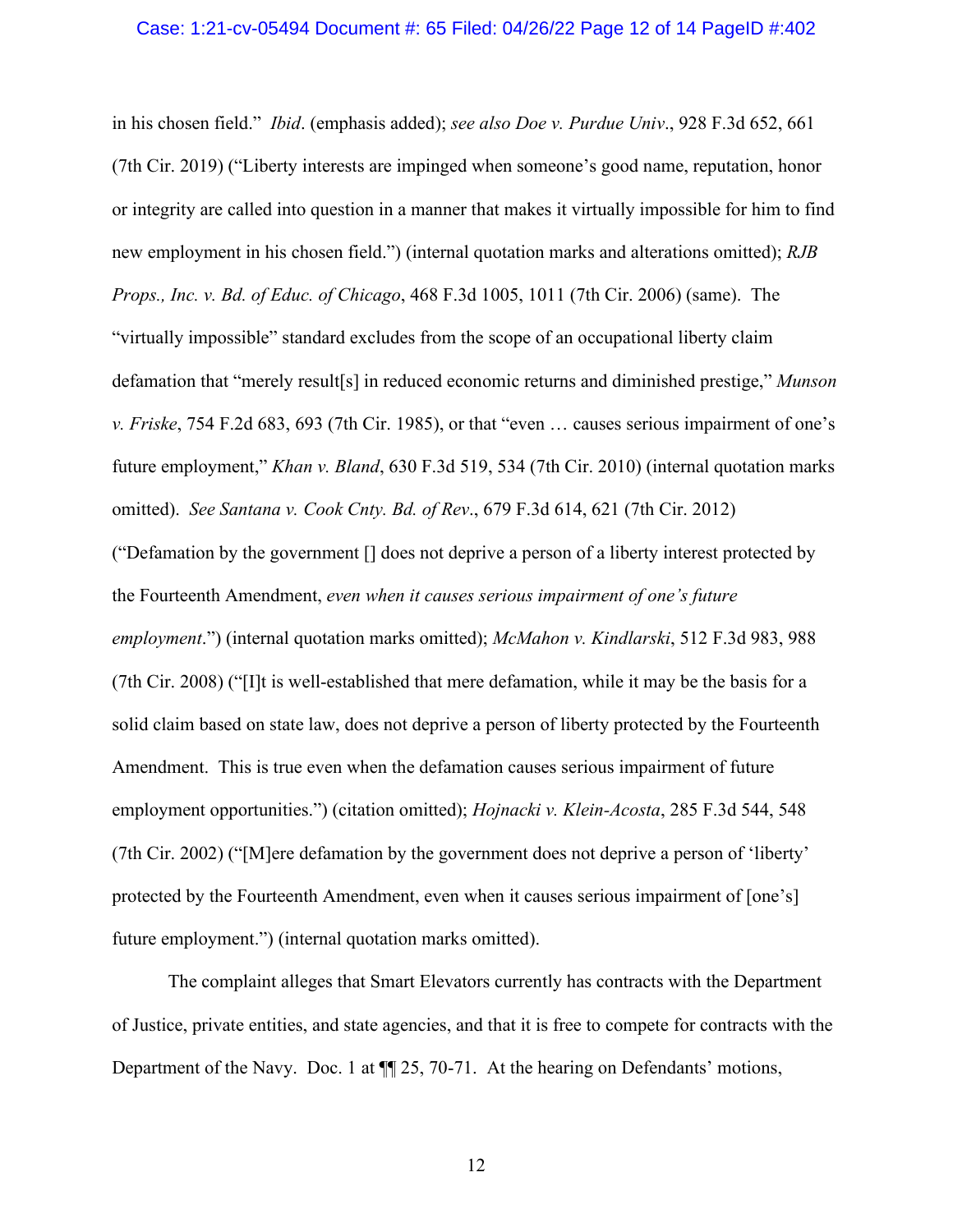#### Case: 1:21-cv-05494 Document #: 65 Filed: 04/26/22 Page 13 of 14 PageID #:403

Doc. 61, Martin confirmed that Smart Elevators performs work for state agencies. Given these admissions, it indisputably is not "virtually impossible for [Martin] to find new employment in [her] chosen field." *Doe*, 928 F.3d at 661. To the contrary, Smart Elevators's success in securing contracts in the elevator service and repair industry—including with state and federal governmental clients—shows, as a matter of law, that Martin has not been deprived of any occupational liberty interest. *See Khan*, 630 F.3d at 533-35 (holding that the plaintiff's debarment from renting properties under a Section 8 Housing Choice Voucher Program did not implicate a protected occupational liberty interest given that he "could still rent to non-Section 8 housing tenants and participate in other state or government assistance programs"); *Wroblewski v. City of Washburn*, 965 F.2d 452, 455-57 (7th Cir. 1992) (holding that the plaintiff, a Wisconsin marina manager, did not state a due process claim for deprivation of occupational liberty when the defendant municipality "effectively prevented [him] from obtaining *any* potential employment or subcontracting work in connection with [its] marina," which "required [him] to leave Wisconsin for a period of time to obtain employment," because those actions did not subject him to a "permanent exclusion from" employment in his occupation).

Because Martin fails to allege that she was deprived of a protected liberty interest, her due process claim necessarily fails. *See Khan*, 630 F.3d at 527 ("An essential component of a procedural due process claim is a protected property or liberty interest.") (internal quotation marks omitted). Pressing the contrary result, Martin cites *Medley v. Milwaukee*, 969 F.2d 312 (7th Cir. 1992), for the proposition that a protected occupational liberty interest is implicated "when a government contractor is debarred or otherwise precluded from further government work." Doc. 50 at 26. But in *Medley*, the Seventh Circuit held that the plaintiffs had not been deprived of a protected liberty interest when the City of Milwaukee's Housing Authority